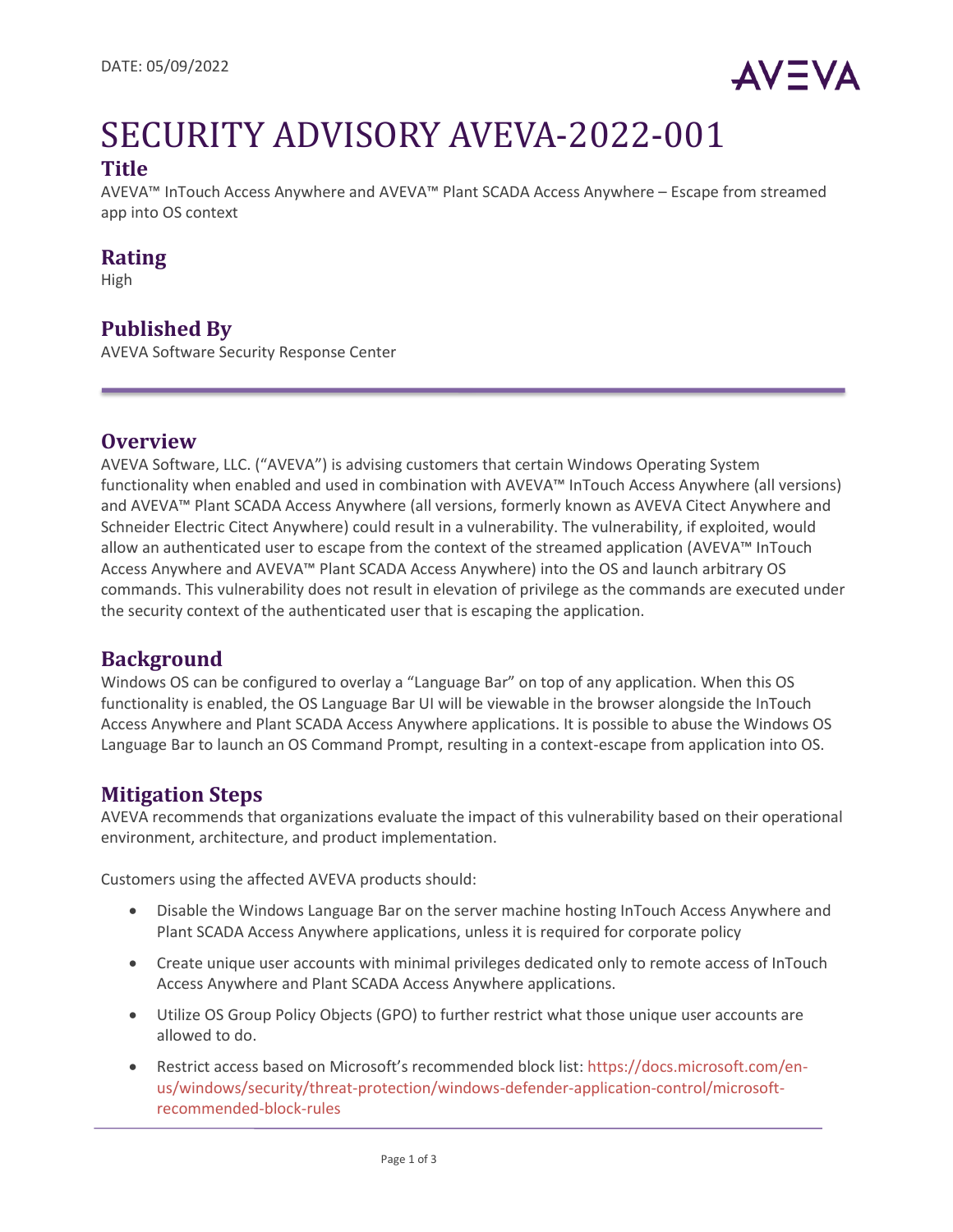

# **Vulnerability Characterization and CVSSv3 Rating**

AVEVA™ InTouch Access Anywhere and AVEVA™ Plant SCADA Access Anywhere application escape to OS: [CWE-668 Exposure of Resource to Wrong Sphere](https://cwe.mitre.org/data/definitions/668.html) **7.4** | [CVSS:3.0/AV:N/AC:L/PR:L/UI:N/S:C/C:L/I:L/A:L](https://www.first.org/cvss/calculator/3.0#CVSS:3.0/AV:N/AC:L/PR:L/UI:N/S:C/C:L/I:L/A:L)

# **Acknowledgements**

AVEVA would like to thank:

- **Giovanni Delvecchio from Aceaspa** for the discovery and responsible disclosure of this vulnerability
- **ICS-Cert** for coordination of advisories